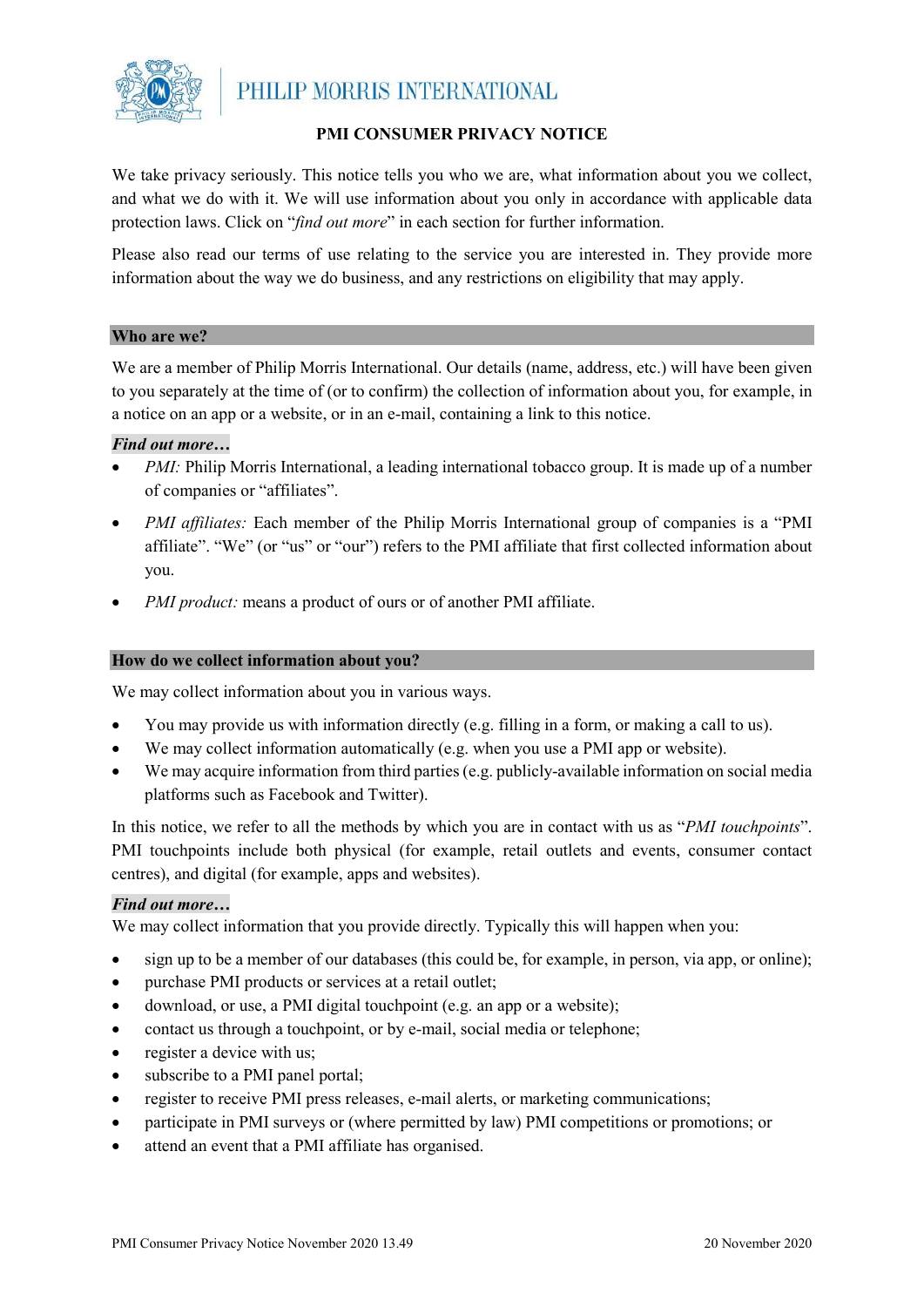

We may collect information about you automatically. Typically this will happen when you:

- visit an outlet that sells PMI products (for example, by collecting your data at check-out, or through sensors at the outlet that connect with mobile technology);
- attend an event that a PMI affiliate has organised (for example, through purchases at the event or through sensors at the event that connect with mobile technology);
- communicate with us (for example, through a touchpoint, or social media platforms);
- use PMI touchpoints (for example, through tracking mechanisms (such as cookies and web beacons/pixels) that you receive when you use the PMI touchpoint or get an e-mail from us);
- use third party websites (for example, using technology similar to that described in the bullet above, that you receive when you visit a PMI touchpoint or get an e-mail from us); or
- make public posts on social media platforms that we follow (for example, so that we can understand public opinion, or respond to requests concerning PMI products).

As mentioned above, we may collect information about you automatically through the use of cookies and similar tracking technologies (such as web beacons/pixels) that you receive when you visit digital PMI touchpoints or get an e-mail from us. The specific cookies and other mechanisms used will depend on the PMI touchpoint in question. To learn about these mechanisms used on a touchpoint, including how you can accept or refuse cookies, please see the information made available on or through that touchpoint. These mechanisms may include Google analytics cookies (see [www.google.com/policies/privacy/partners/\)](http://www.google.com/policies/privacy/partners/).

Where permitted by law, we may acquire information about you from third parties. This may include information shared between PMI affiliates, publicly-available profile information (such as your preferences and interests) on third party social media sites (such as Facebook and Twitter), and marketing lists acquired from third party marketing agencies.

We may also collect information in other contexts made apparent to you at the time.

#### **What information about you do we collect?**

We may collect various types of information about you:

- information necessary to fulfil your orders
- information necessary to provide warranty services
- information you give us in forms or surveys
- information about your location, where you choose to share it with us on your mobile phone operating system
- information about your visits to our outlets or events (or outlets or events of others with whom we work)
- information you give us in communications (e.g. calls, chats, e-mails) you have with contact centres
- information about your preferences and interests
- information necessary to verify your age
- information generated by your PMI electronic device (for example, IQOS)
- information about your experiences using our products and services

#### *find out more…*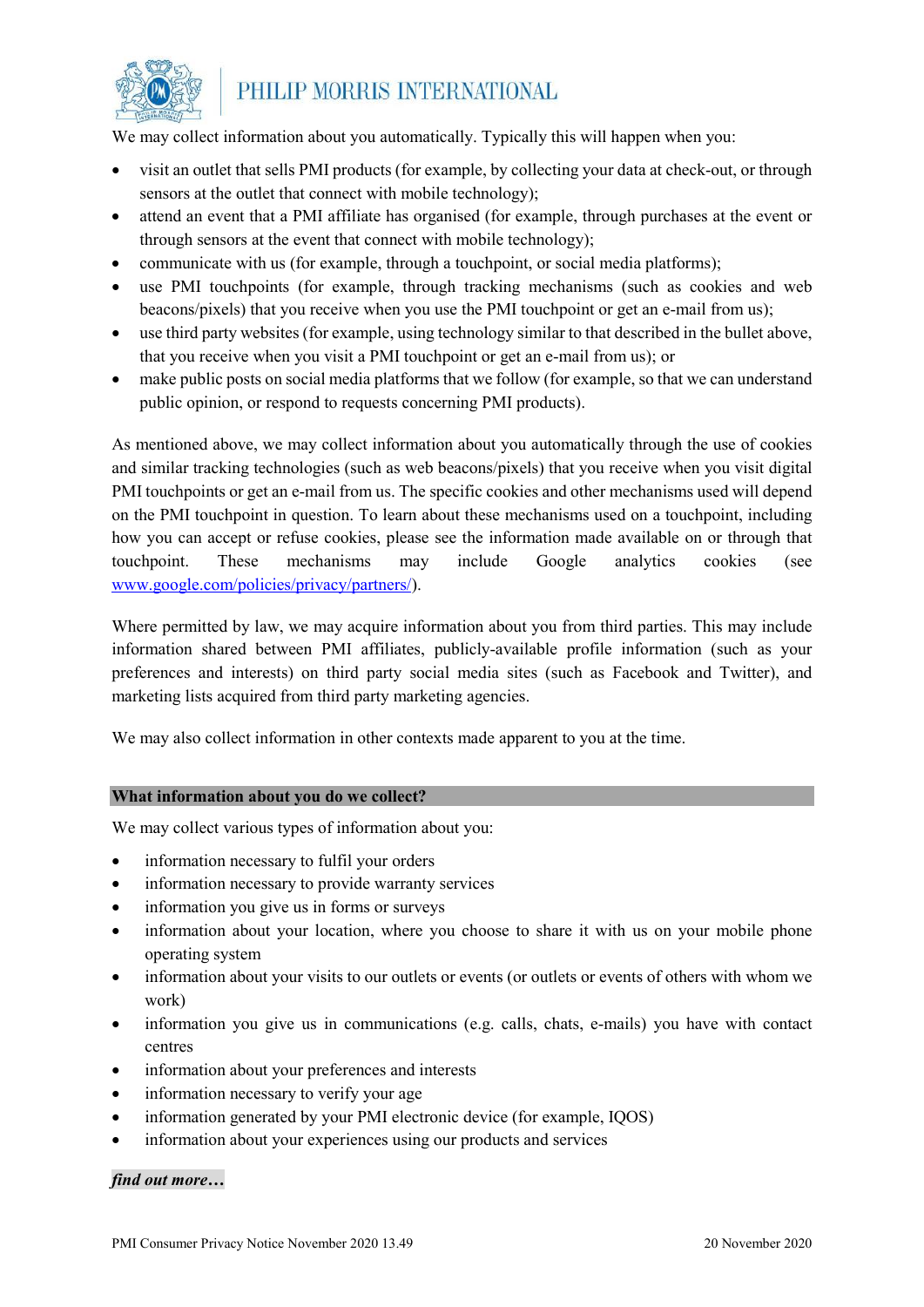

Information that we collect from you directly will be apparent from the context in which you provide it. For example:

- if you order a product from us through a touchpoint, you provide your name, contact, billing details, payment methods, and the products you have chosen so that we can fulfil your order;
- you may provide information on your product preferences, interests and experiences so that we can offer you products and services that will interest you, and to improve our products and services;
- if you make an appointment to see us (or someone supporting our products or services), we may collect your name and contact details;
- we may collect information that enables us to verify your age, for example a copy of an identity document or your facial image;
- if you have downloaded one of our apps, we may ask to use your location (even when the app is closed or not in use) for certain features. For example, the "*find my IQOS*" feature helps you find your device if lost, and it won't work properly if you don't share your location. We don't keep the location data. It will be used only to allow these features and only if you agree to share this data by agreeing to the respective in-app disclosures.

Information that we collect automatically will generally concern:

- details of your visit or call (such as time, date, and duration);
- recordings (where permitted) of your calls or visits to PMI touchpoints, which we may transcribe to text format;
- in a sales outlet or at an event (including areas in the immediate vicinity), how frequently you visit, which areas you visit and for how long, and which purchases you make;
- your use of digital PMI touchpoints (such as the pages you visit, the page from which you came, and the page to which you went when you left, search terms entered, or links clicked within the touchpoint, when you first open the touchpoint, for how long you use it, and how you interact with messages or advertisements we send you); we may use cookies and similar tracking technologies (such as pixels/web beacons) to do this;
- your use of third party websites, where the information collected will be similar to that described in the bullet above (we may use cookies and similar tracking technologies (such as pixels/web beacons) to do this);
- your mobile or desktop device and software (such as your IP address or unique device identifier (for example, mobile advertising identifier (MAID) or Android ID (SSAID)), location data (either derived from your IP address or if you choose to share your precise location with us for specified purposes, e.g. store locator), device brand and model, the display settings of your monitor, web browser type, operating system, (some of which may be used in "digital fingerprinting" (see for what purposes we use information about you, below)) and details of any cookies (or similar technologies) that we may have stored on your device);
- your use of your PMI electronic device, if you choose to send this to us, which may include information about: (i) the device itself (holder serial number, charger serial number, firmware version, device errors); and (ii) use of the device (such as number of tobacco HEET sticks (for IQOS), number of cleans, battery use, puff count, and device life data (including cumulative values, and timestamps, for each of the foregoing)); and
- if you return your PMI electronic device to us, or bring it to one of our stores, because it's faulty, and choose to share with us the data it holds (as above), we may extract that data from the device.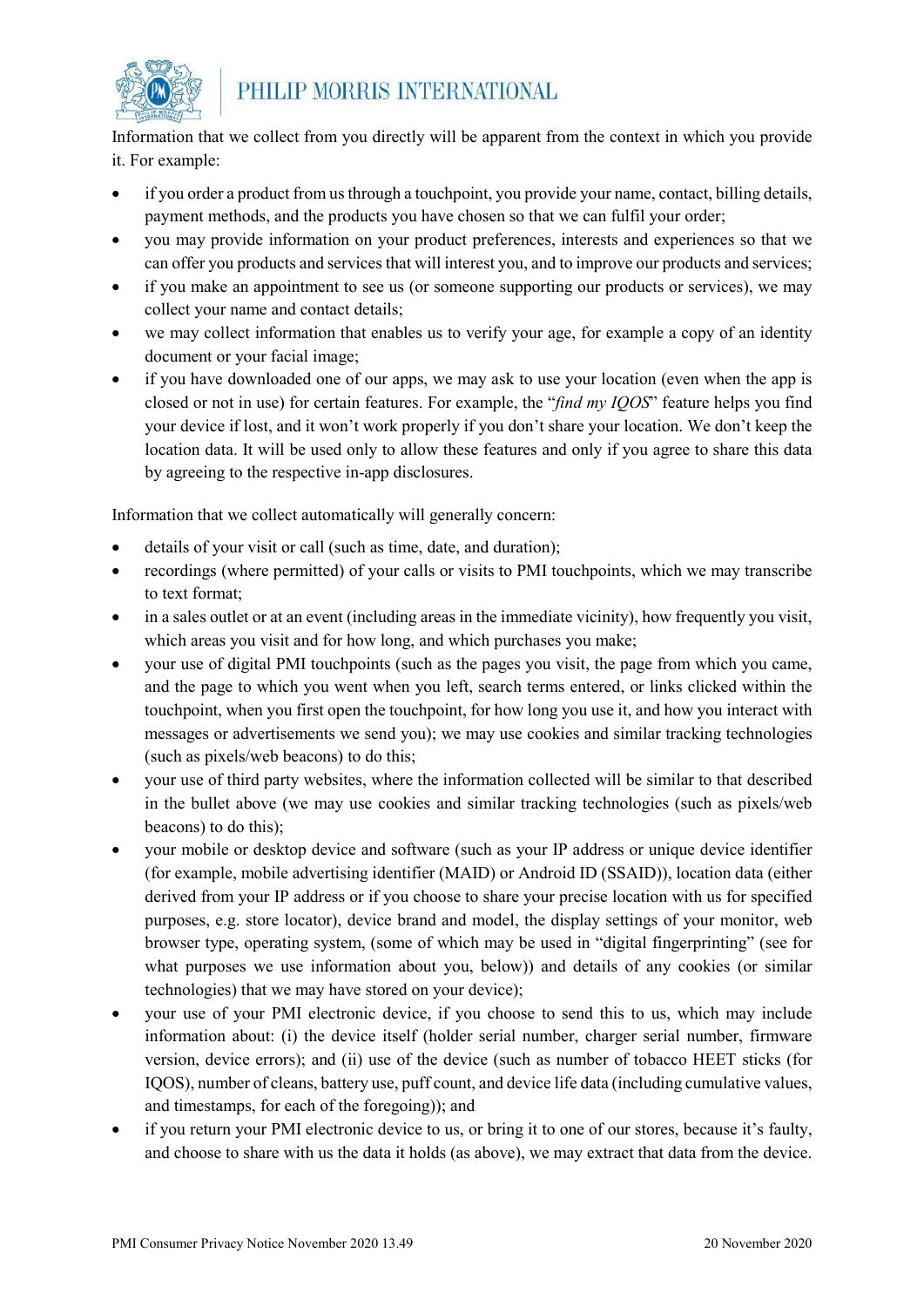

Information that we collect from third parties will generally consist of publicly-available information (such as your preferences, interests and experiences), for example from public social media posts.

#### **For what purposes do we use information about you, and on what legal basis?**

In this section, we describe the purposes for which we use personal information. However, this is a global notice, and where the laws of a country restrict or prohibit certain activities described in this notice, we will not use information about you for those purposes in that country.

Subject to the above, we use information about you for the following purposes:

- To comply with regulatory obligations, such as verifying your age and status as a user of our products
- To sell our products to you, including fulfilling your orders, processing your payments
- To provide sales-related services to you, including dealing with your inquiries and requests, and providing warranty and support services
- To market our products (where permitted by law), including administering loyalty programs, product improvement, market research, developing marketing strategies, administering marketing campaigns, and customizing your experiences at outlets that sell PMI products and at events
- To understand whether you are still engaged with our marketing and whether you wish to continue to receive it
- For us or our business partners to inform you of potential opportunities to get involved in marketing or promoting PMI products
- To support all the above, including administering your accounts, enabling you to use PMI touchpoints, corresponding with you, managing your appointments with us or with someone supporting our products or services (for example, regarding a new product, or after-sales service), customizing your experiences of PMI touchpoints, fraud prevention (for example in the context of our promotions, competitions and surveys, to ensure that they are not taken more than once by the same person, or in the context of e-commerce to protect cardholder information), personnel training and quality control, and administration and troubleshooting
- For business analytics, statistical or scientific purposes, including improving PMI products and services, outlets and events, and the information that we (or our affiliates) provide to our consumers
- For other purposes that we notify you of, or will be clear from the context, at the point information about you is first collected

The legal basis for our use of information about you is one of the following (which we explain in more detail in the "find out more" section):

- compliance with a legal obligation to which we are subject;
- the performance of a contract to which you are a party;
- a legitimate business interest that is not overridden by interests you have to protect the information;
- where none of the above applies, or where law requires it, your consent (which we will ask for before we process the information).

#### *find out more…*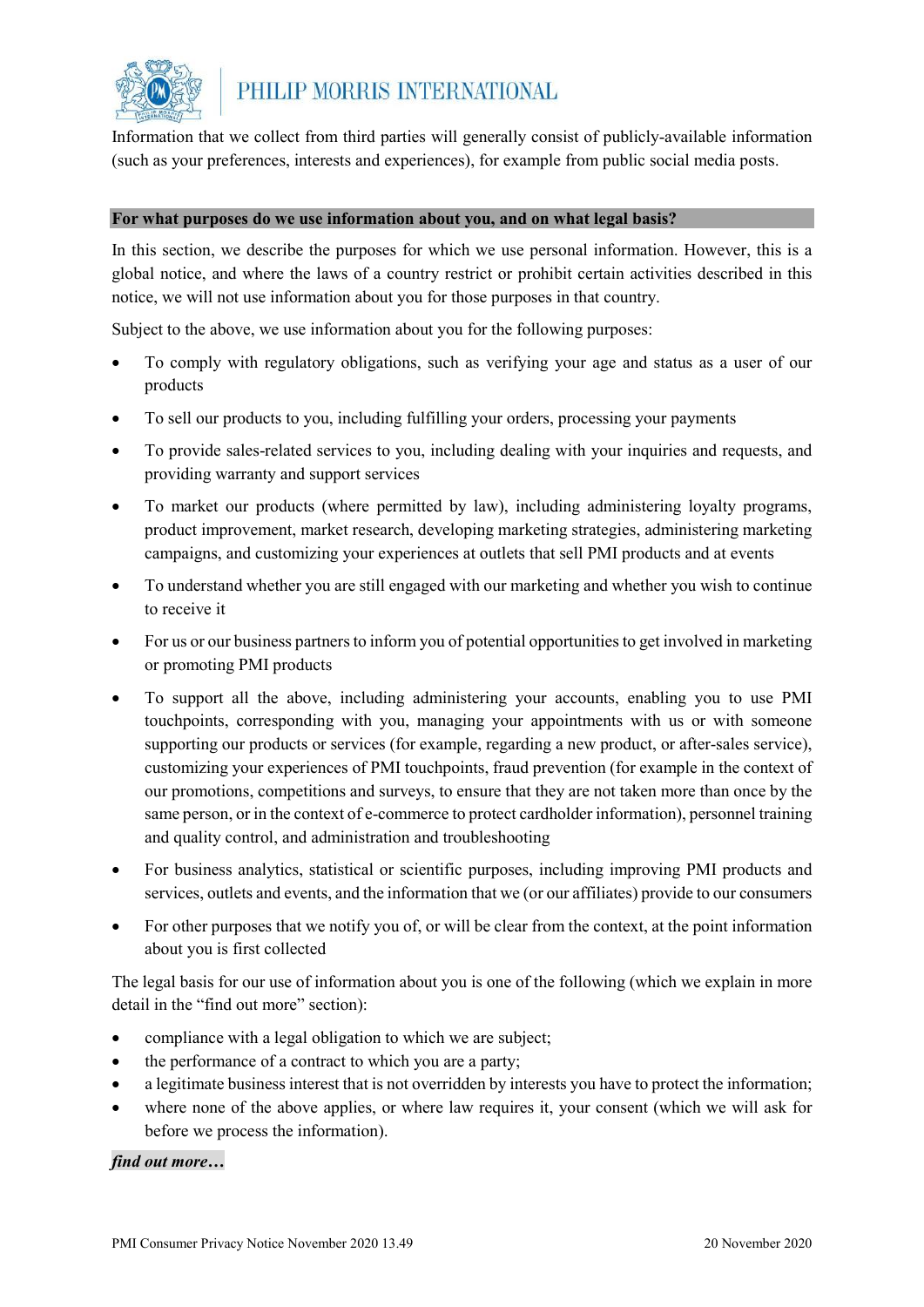

The purposes for which we use information about you, with corresponding methods of collection and legal basis for use, are:

| <b>Purpose</b>                                                                                                                                                                                                                                                                                                                                                                                                                                                                                                                                                                                                                                                                                                       | Method of collection and legal basis for processing                                                                                                                                                                                                                                                                                                                                                                                                                                                                                                                                                                                                                                                                                                                                                                                                                                                              |
|----------------------------------------------------------------------------------------------------------------------------------------------------------------------------------------------------------------------------------------------------------------------------------------------------------------------------------------------------------------------------------------------------------------------------------------------------------------------------------------------------------------------------------------------------------------------------------------------------------------------------------------------------------------------------------------------------------------------|------------------------------------------------------------------------------------------------------------------------------------------------------------------------------------------------------------------------------------------------------------------------------------------------------------------------------------------------------------------------------------------------------------------------------------------------------------------------------------------------------------------------------------------------------------------------------------------------------------------------------------------------------------------------------------------------------------------------------------------------------------------------------------------------------------------------------------------------------------------------------------------------------------------|
| Comply with regulatory obligations                                                                                                                                                                                                                                                                                                                                                                                                                                                                                                                                                                                                                                                                                   | This information is generally provided to us by you directly.                                                                                                                                                                                                                                                                                                                                                                                                                                                                                                                                                                                                                                                                                                                                                                                                                                                    |
| verify your age and status as a user of our<br>products                                                                                                                                                                                                                                                                                                                                                                                                                                                                                                                                                                                                                                                              | We use it because it is necessary for us to comply with a legal<br>obligation to sell products only to adults, or, in countries where<br>there is no such legal obligation, because we have a legitimate<br>business interest to sell our products only to adults that is not<br>overridden by your interests, rights and freedoms to protect<br>information about you.                                                                                                                                                                                                                                                                                                                                                                                                                                                                                                                                          |
| <b>Sell our products</b><br>fulfil your orders (including sending receipts)<br>process your payments<br>provide warranty and support services                                                                                                                                                                                                                                                                                                                                                                                                                                                                                                                                                                        | This information is generally provided to us by you directly<br>(typically,<br>address,<br>e-mail<br>address,<br>name,<br>payment<br>information).<br>We use it to discharge our contractual obligations to you as a<br>buyer of our products.                                                                                                                                                                                                                                                                                                                                                                                                                                                                                                                                                                                                                                                                   |
| <b>Provide sales-related services</b><br>deal with your inquiries and requests, and<br>information about your experiences with our<br>products and services<br>correspond with you<br>general administration and troubleshooting<br>administer loyalty programs                                                                                                                                                                                                                                                                                                                                                                                                                                                      | This information is generally provided to us by you directly,<br>but may be combined with information that we collect<br>automatically (for example, using technology (such as cookies<br>and web beacons/pixels) to monitor your use of PMI<br>touchpoints and e-mails from us), and using similar technology<br>to monitor your use of third party touchpoints; and (where<br>permitted by law) information that we acquire from third<br>parties (such as public social media posts).<br>We use it because we have a legitimate business interest in<br>providing sales-related services to our customers that is not<br>overridden by your interests, rights and freedoms to protect<br>information about you.                                                                                                                                                                                               |
| Market our products (where permitted by law)<br>understand your preferences (such as what<br>products or events may interest you or may<br>be better tailored to your needs) and, where<br>permitted by law, market to you personally<br>understand whether you are still engaged<br>with our marketing and whether you wish to<br>continue to receive it<br>administer loyalty programs<br>invite you to participate in, and administer,<br>$\bullet$<br>surveys or market research campaigns<br>for market research<br>$\bullet$<br>develop marketing strategies<br>٠<br>administer marketing campaigns<br>٠<br>customize<br>experience<br>of<br>PMI<br>your<br>٠<br>touchpoints (for example, to personalize your | This will typically be a combination of information that you<br>provide to us (for example, your name and contact and social<br>media details); information that we collect automatically (for<br>example, using technology (such as cookies and web<br>beacons/pixels) to monitor your use of PMI touchpoints and e-<br>mails from us), and using similar technology to monitor your<br>use of third party touchpoints; and (where permitted by law)<br>information that we acquire from third parties (such as public<br>social media posts).<br>We use it on the grounds that we have a legitimate business<br>interest to market our products, to operate PMI touchpoints, to<br>customize your experiences, and to understand whether you<br>wish to continue to receive our marketing, in these ways that is<br>not overridden by your interests, rights and freedoms to protect<br>information about you. |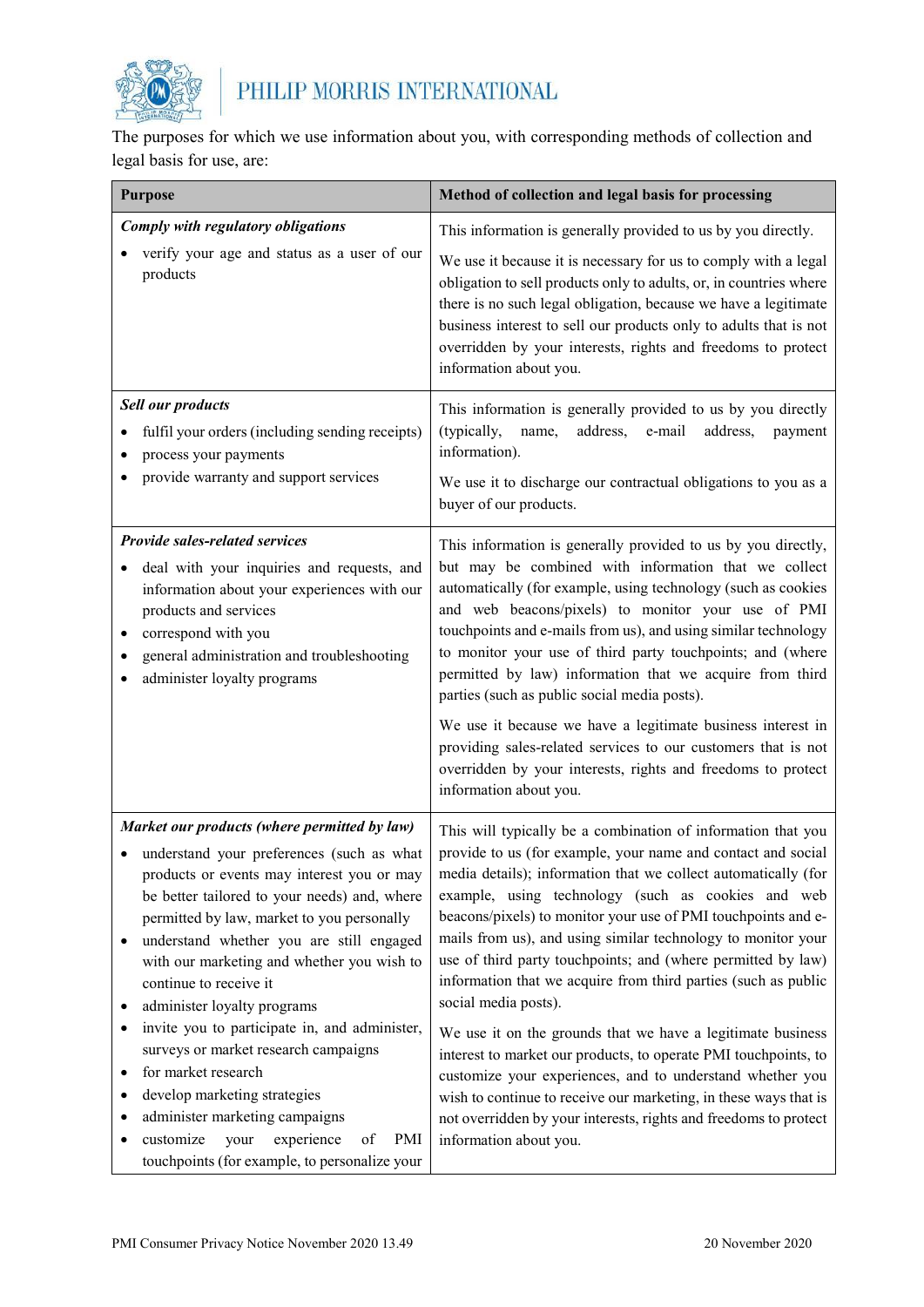

| visit, such as with greetings or suggestions<br>that might interest you)                                                                                                                                                                                                                        |                                                                                                                                                                                                                                                                                                                                                                                                                                                                                                                                                                                                                                                                                                                                                                                                                                                                                            |
|-------------------------------------------------------------------------------------------------------------------------------------------------------------------------------------------------------------------------------------------------------------------------------------------------|--------------------------------------------------------------------------------------------------------------------------------------------------------------------------------------------------------------------------------------------------------------------------------------------------------------------------------------------------------------------------------------------------------------------------------------------------------------------------------------------------------------------------------------------------------------------------------------------------------------------------------------------------------------------------------------------------------------------------------------------------------------------------------------------------------------------------------------------------------------------------------------------|
| Market our products (where permitted by law)<br>provide you with information about, and to<br>manage, PMI affiliates, their promotions,<br>products and services, outlets, events and the<br>regulation of our products; and to develop<br>and improve tools to pursue these purposes           | This will typically be a combination of information that you<br>provide to us (for example, your name and contact and social<br>media details); information that we collect automatically (for<br>example, using technology (such as cookies and web<br>beacons/pixels) to monitor your use of PMI touchpoints and e-<br>mails from us), and using similar technology to monitor your<br>use of third party touchpoints; and (where permitted by law)<br>information that we acquire from third parties (such as public<br>social media posts).<br>We use it on the grounds that we have a legitimate business<br>interest to market these things that is not overridden by your<br>interests, rights and freedoms to protect information about you.<br>In certain countries, where required by law, we will send you<br>these materials in electronic format, and use these technologies, |
| <b>Support for all the above purposes</b><br>administering your accounts<br>enabling you to use PMI touchpoints (for<br>example, allowing you to remain logged in to<br>sections of a touchpoint that are reserved for                                                                          | only with your consent.<br>This will typically be a combination of information that you<br>provide to us (typically, name, password (or equivalent)) and<br>information that we collect automatically (for example,<br>information about your device, and cookies and similar<br>tracking technologies, "digital fingerprinting" as described                                                                                                                                                                                                                                                                                                                                                                                                                                                                                                                                              |
| authorized users only, administering your<br>preference,<br>associating<br>language<br>your<br>shopping cart with you, enabling certain<br>features of the touchpoint, e.g. the "find my                                                                                                        | above, and (where permitted) recordings of your calls (and<br>transcriptions of those recordings) or visits to PMI<br>touchpoints).<br>We use it on the grounds that correspond to the purpose for                                                                                                                                                                                                                                                                                                                                                                                                                                                                                                                                                                                                                                                                                         |
| IQOS" feature (where you choose to share<br>your location))<br>corresponding with you<br>managing your appointments with us or with<br>someone supporting our products or services<br>(for example, regarding a new product, or<br>after-sales service)                                         | using the information that we are supporting. For example,<br>where we administer your account to support a purchase or to<br>provide after-sales service, we use the information to discharge<br>our contractual obligations to you as a buyer of our products;<br>where we administer your account to show you our products,<br>we are supporting marketing and so we use it on the grounds<br>that we have a legitimate business interest to market our                                                                                                                                                                                                                                                                                                                                                                                                                                 |
| enhancing your experiences<br>fraud prevention (for example in the context<br>of our promotions, competitions and surveys,<br>to ensure that they are not taken more than<br>once by the same person, or in the context of<br>cardholder<br>e-commerce<br>${\rm to}$<br>protect<br>information) | products that is not overridden by your interests, rights and<br>freedoms to protect information about you, and so on.                                                                                                                                                                                                                                                                                                                                                                                                                                                                                                                                                                                                                                                                                                                                                                     |
| personnel training and quality control<br>(including using transcriptions of recordings<br>of calls to contact centres to produce<br>aggregated insights), and administration and<br>troubleshooting                                                                                            |                                                                                                                                                                                                                                                                                                                                                                                                                                                                                                                                                                                                                                                                                                                                                                                                                                                                                            |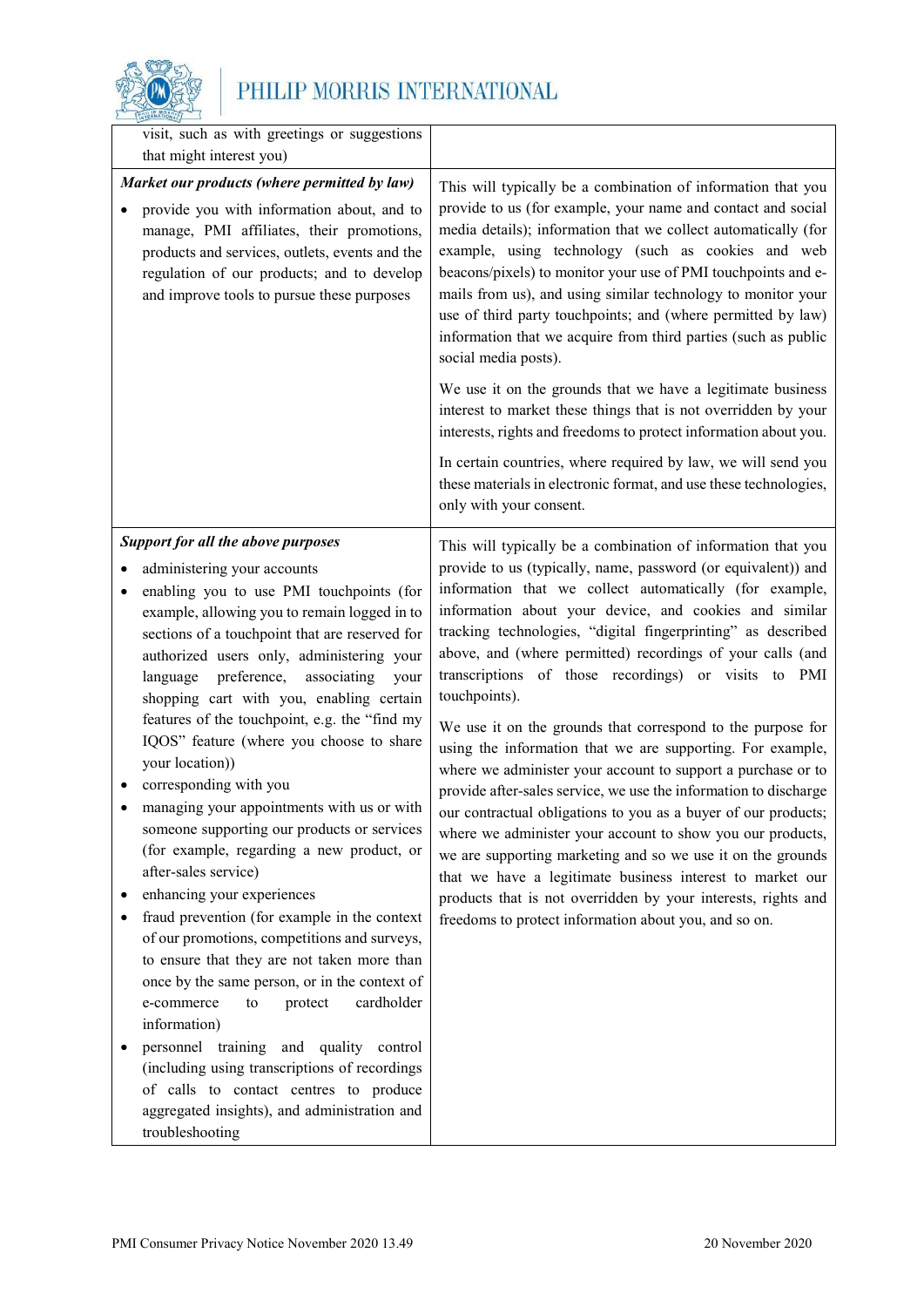

| <b>Business analytics and improvements</b> |                                                   | This will typically be a combination of information that you   |
|--------------------------------------------|---------------------------------------------------|----------------------------------------------------------------|
|                                            | allowing us or our business partners to inform    | provide to us (such as information from your communications    |
|                                            | you of potential opportunities to get involved    | with PMI touchpoints; or demographic information, e.g. your    |
|                                            | in promoting PMI products                         | age, gender and the city where you live); information that we  |
|                                            | for business analytics, statistical or scientific | collect automatically (which will include information about    |
|                                            | purposes, (including for improving PMI            | your PMI electronic device and your use of it, but where we    |
|                                            | products, services, outlets that sell PMI         | seek your consent to use certain data, we won't use that data  |
|                                            | products, events, digital PMI touchpoints and     | for these purposes unless you have given your consent to it);  |
|                                            | the information that we (or our affiliates)       | and (where permitted by law) information that we acquire from  |
|                                            | provide to our customers)                         | third parties. Where we have more than one type of information |
|                                            |                                                   | from these categories, we will combine them to improve our     |
|                                            |                                                   | analysis.                                                      |
|                                            |                                                   | We use it on the grounds that either:                          |
|                                            |                                                   | • we have your consent to do this; or                          |
|                                            |                                                   | we have a legitimate business interest to analyze and to       |
|                                            |                                                   | improve our business performance, our products, PMI            |
|                                            |                                                   | touchpoints, outlets and events, and to invite others to get   |
|                                            |                                                   | involved in promoting PMI products, that is not overridden     |
|                                            |                                                   | by interests, rights and freedoms to protect information       |
|                                            |                                                   | about you.                                                     |

Where we do not base our use of information about you on one of the above legal bases, or where law requires it, we will ask for your consent before we process the information (these cases will be clear from the context).

In some instances, we may use information about you in ways that are not described above. Where this is the case, we will provide a supplemental privacy notice that explains such use. You should read any supplemental notice in conjunction with this notice.

#### **Who do we share your information with, and for what purposes?**

We may share information about you with:

- PMI affiliates;
- third parties who provide PMI affiliates or you with products or services;
- PMI affiliates' carefully selected business partners and advertisers (in areas connected with our products, or consistent with their style and image) so that they can contact you with offers that they think may interest you, in accordance with your preferences; and
- other third parties, where required or permitted by law.

We share information about you with others only in accordance with applicable laws. Thus, where law requires your consent, we will first ask for it.

#### *find out more…*

#### *Sharing data with other PMI affiliates*

• Information about you will be shared with Philip Morris Products S.A. (based in Neuchâtel, Switzerland), which is the place of central administration of personal data processing for PMI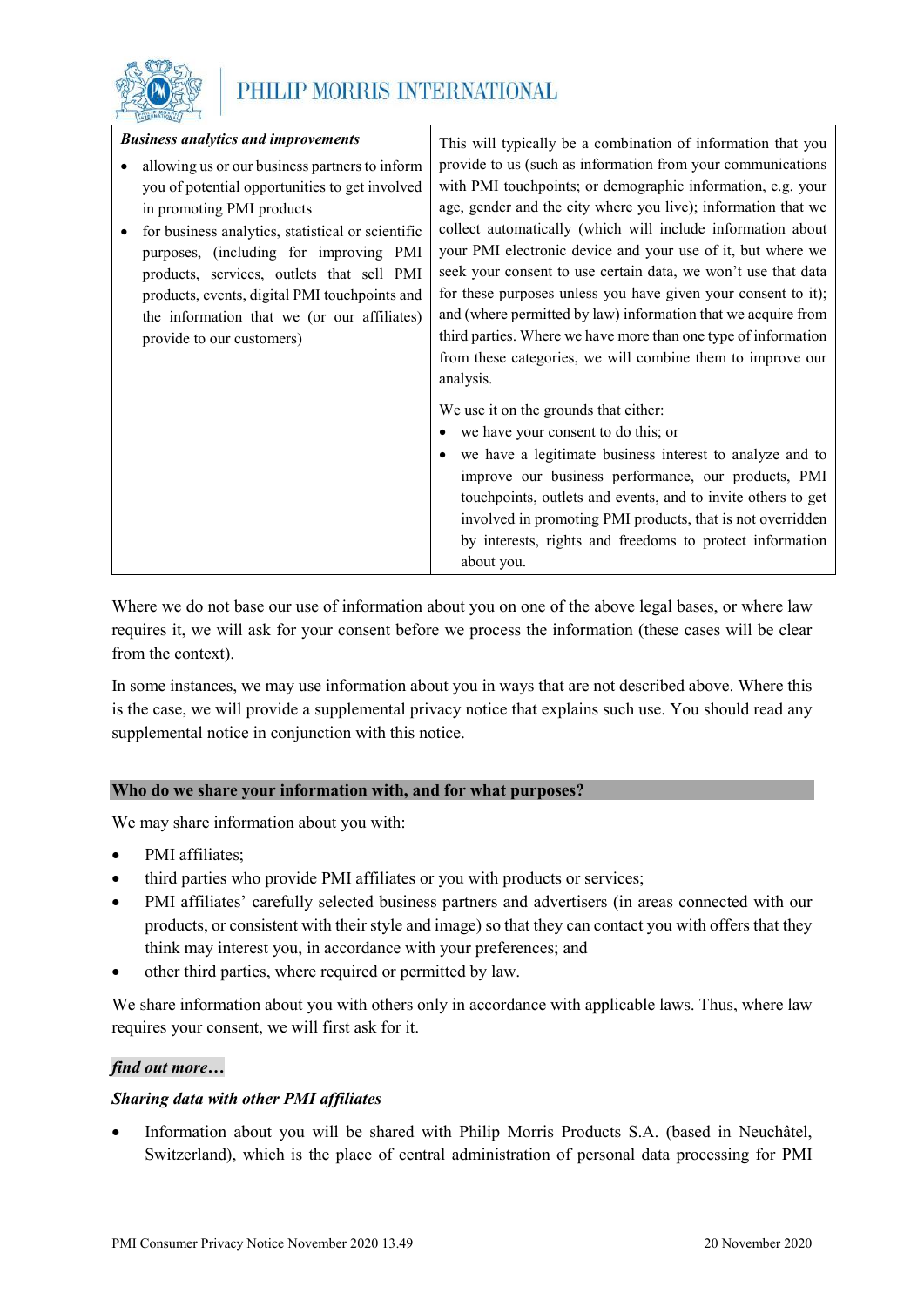

affiliates. Philip Morris Products S.A. processes the information about you for all the purposes described in this notice.

- Information about you may be shared with the PMI affiliate that is responsible for the country in which you live (if it wasn't the PMI affiliate that first collected the information) for all the purposes described in this notice.
- Information about you may be shared with any other PMI affiliate that you contact (for example, if you travel and you want to know where to buy PMI products in a new country, or where to find service or support for PMI products) in order to enhance our service to you.

Details of PMI affiliates and the countries in which they are established are available here.

#### **Country-specific additional points**

According to which country you are in, we want you to be aware of some further points.

#### *If you are in Japan, find out more…*

If you are in Japan, note that we share information about you, for the purposes described in this notice, with other PMI affiliates on the basis of "joint use" under Japanese data protection laws. When we do this, Philip Morris Japan Limited continues to manage your personal information responsibly, and we require those with whom we share the data to do the same. Further, if they are located outside Japan, we take reasonable measures in accordance with the relevant laws and regulations.

#### *Sharing data with Third Parties*

- To the extent permitted by applicable law, we may share information about you with third parties who provide PMI affiliates or you with products or services (such as advisers, payment service providers, delivery providers, retailers, product coaches, information services providers and age verification providers).
- To the extent permitted by applicable law, we may share information about you with PMI affiliates' carefully-selected third party business partners and advertisers (in line with the kind of thing you might associate with our products, for example because they have similar or complementary image, style, or functionality) so that they can contact you with products, services and promotions that they think may interest you, in accordance with your preferences.
- We may share information about you with other third parties, where required or permitted by law, for example: regulatory authorities; government departments; in response to a request from law enforcement authorities or other government officials; when we consider disclosure to be necessary or appropriate to prevent physical harm or financial loss or in connection with an investigation of suspected or actual illegal activity; and in the context of organisational restructuring.

#### **Country-specific additional points**

According to which country you are in, we want you to be aware of some further points.

#### *If you are in Germany, find out more…*

If you are in Germany, we share information about you with SCHUFA Holding AG, Kormoranweg 5, 65201 Wiesbaden., tel.: +49 611 92780, for the purpose of age verification. To learn more about how they process information about you, see their privacy notice [here.](https://www.schufa.de/datenschutz-dsgvo/)

#### *If you are in Japan, find out more…*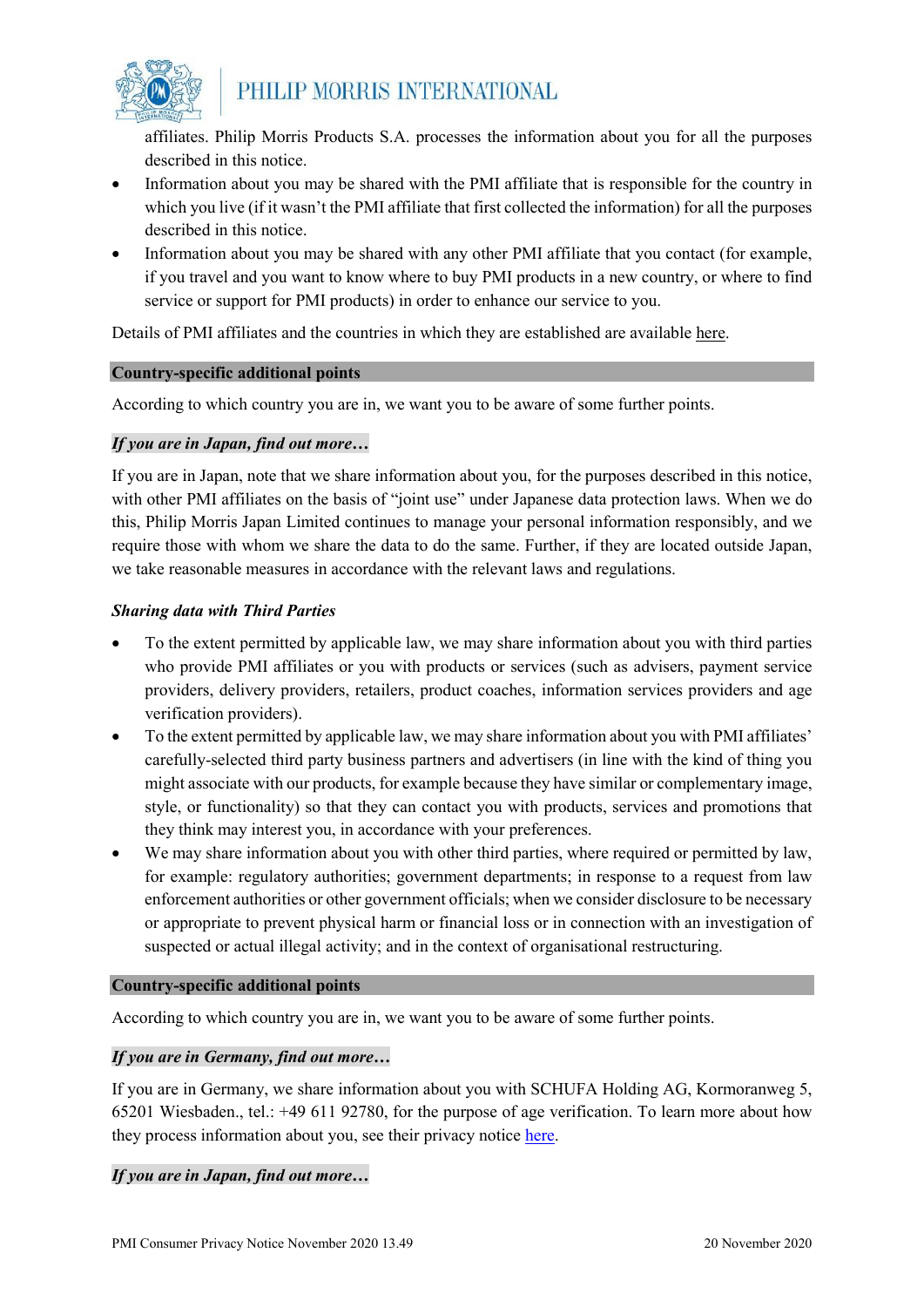

If you are in Japan, note that we share information about you, for the purposes described in this notice, with Dentsu Tech Inc. ("**Dentsu**") on the basis of "joint use" under Japanese data protection laws. When we do this, Philip Morris Japan Limited continues to manage your personal information responsibly, and we require Dentsu to do the same.

#### **Where might information about you be sent?**

As with any multinational organisation, PMI affiliates transfer information globally. Accordingly, information about you may be transferred globally (for example, if you are in the European Economic Area ("**EEA**"), your information may be transferred outside the EEA; if you are in Australia, you information may be transferred outside Australia).

#### *find out more…*

When using information as described in this notice, information about you may be transferred either within or outside the country or territory where it was collected, including to a country or territory that may not have equivalent data protection standards.

For example, PMI affiliates within the EEA may transfer personal information to PMI affiliates outside the EEA. In all such cases, the transfer will be:

- on the basis of a [European Commission adequacy decision;](https://ec.europa.eu/info/law/law-topic/data-protection/data-transfers-outside-eu/adequacy-protection-personal-data-non-eu-countries_en#dataprotectionincountriesoutsidetheeu)
- subject to appropriate safeguards, for example th[e EU Model Contracts;](https://ec.europa.eu/info/law/law-topic/data-protection/data-transfers-outside-eu/model-contracts-transfer-personal-data-third-countries_en) or
- necessary to discharge obligations under a contract between you and us (or the implementation of pre-contractual measures taken at your request) or for the conclusion or performance of a contract concluded in your interest between us and a third party, such as in relation to travel arrangements.

In all cases, appropriate security measures for the protection of personal information will be applied in those countries or territories, in accordance with applicable data protection laws.

Our service providers are located in many countries throughout the world, including in particular the EEA, Switzerland, the USA, Canada, India, the Philippines, Indonesia, and Australia.

#### **How do we protect information about you?**

We implement appropriate technical and organisational measures to protect personal information that we hold from unauthorised disclosure, use, alteration or destruction. Where appropriate, we use encryption and other technologies that can assist in securing the information you provide. We also require our service providers to comply with strict data privacy and security requirements.

#### **How long will information about you be kept?**

We will retain information about you for the period necessary to fulfil the purposes for which the information was collected. After that, we will delete it. The period will vary depending on the purposes for which the information was collected. Note that in some circumstances, you have the right to request us to delete the information. Also, we are sometimes legally obliged to retain the information, for example, for tax and accounting purposes.

#### *find out more…*

Typically, we retain data based on the criteria described in the table below: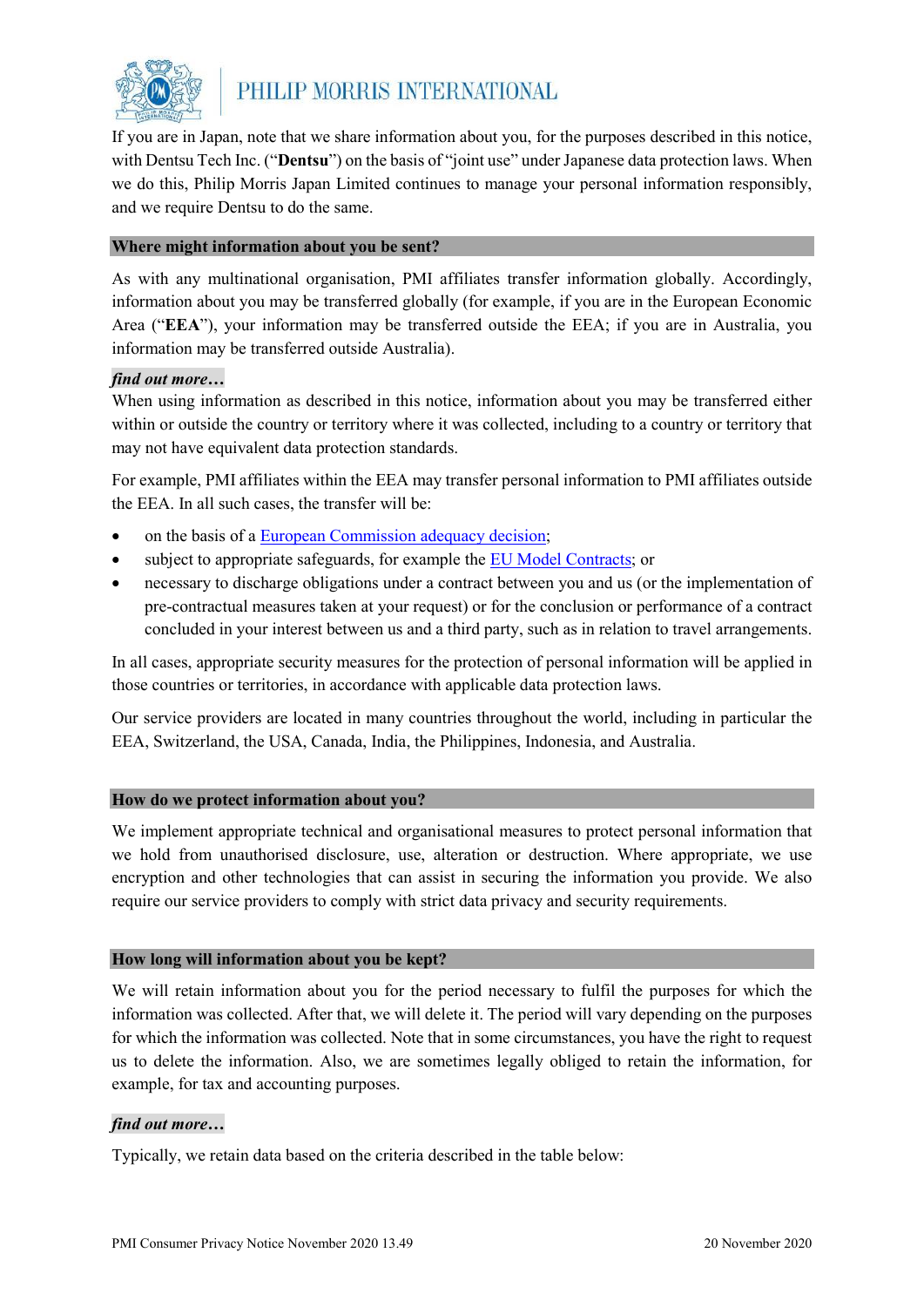

| <b>Type</b> |                                                                                                                        | <b>Explanation/typical retention criteria</b>                                                                                                                                                                                                                                                                                                                                                                                                                                                                                                      |
|-------------|------------------------------------------------------------------------------------------------------------------------|----------------------------------------------------------------------------------------------------------------------------------------------------------------------------------------------------------------------------------------------------------------------------------------------------------------------------------------------------------------------------------------------------------------------------------------------------------------------------------------------------------------------------------------------------|
|             | marketing to you<br>(including marketing<br>communications) (if you<br>use digital touchpoints<br>and are contactable) | Most of the information in your marketing profile is kept for the duration of<br>our marketing relationship with you; for example, while you continue to use<br>digital touchpoints, or respond to our communications. However, some<br>elements of your marketing profile, such as records of how we interact with<br>you, naturally go out of date after a period of time, so we delete them<br>automatically after defined periods (typically 3 years) as appropriate for the<br>purpose for which we collected them.                           |
|             | marketing to you<br>(including marketing<br>communications) (if you<br>are no longer in contact<br>with us)            | This scenario is the same as the above, but if we don't have any contact with<br>you for a long period (typically 2 years), we will stop sending you marketing<br>communications and delete your history of responses to them. This will<br>happen, for example, if you never click through to an invitation to an event, log<br>on to a digital touchpoint, or contact customer care, during that time. The<br>reason is that in these circumstances, we assume you would prefer not to<br>receive the communications.                            |
|             | marketing to you<br>(including marketing<br>communications) (if you<br>are not contactable)                            | If you have registered to receive marketing communications, but the<br>information you give us to contact you doesn't work, we will retain your details<br>for a period of typically only 6 months to allow you to return and correct it.                                                                                                                                                                                                                                                                                                          |
| ٠           | marketing to you<br>(including marketing<br>communications)<br>(incomplete<br>registrations)                           | If you commence registering yourself in a database, but do not complete the<br>process (for example, if you don't complete the age verification process, or you<br>don't accept the touchpoint's terms of use), we will retain your details for only<br>6 months to allow you to return and complete the process.                                                                                                                                                                                                                                  |
|             | market research                                                                                                        | If you are not registered with us for other purposes (e.g. marketing<br>communications, warranty, customer care), and we use publicly available<br>information about you in order to understand the market or your preferences,<br>we will retain the information about you for a short period in order to perform<br>the particular item of market research.                                                                                                                                                                                      |
|             | purchases and warranty                                                                                                 | If you purchase goods, we will retain details of this for so long as required to<br>complete the sale, and to comply with any legal obligations (for example, for<br>tax and accounting record-keeping purposes). If you also register for a warranty<br>for a device, we will retain details of this for so long as relevant to the warranty.                                                                                                                                                                                                     |
|             | customer care                                                                                                          | If you contact customer care, we will make a record of the matter (including<br>details of your enquiry and our response) and retain it while it remains relevant<br>to our relationship, for example if you need us to replace a device under<br>warranty, or if your recent enquiries are relevant. Temporary records (for<br>example, an automated recording of a telephone call in which you ask us to<br>direct you to a retail outlet) may be relevant only until more permanent records<br>are made, and will be retained only temporarily. |
|             | system audit logs                                                                                                      | System audit logs are retained typically for a period of only a few months.                                                                                                                                                                                                                                                                                                                                                                                                                                                                        |
|             | business analytics                                                                                                     | Most of the business analytics data is kept for the duration of our marketing<br>relationship with you as described in the first line of this table above. However,<br>some elements of it, such as some device information (if you choose to share<br>it with us), naturally go out of date after a period of time, so we delete them<br>automatically after defined periods (such as typically after 2 years for that<br>device data) as appropriate for the purpose for which we collected them.                                                |

#### **What rights and options do you have?**

You may have some or all of the following rights in respect of information about you that we hold: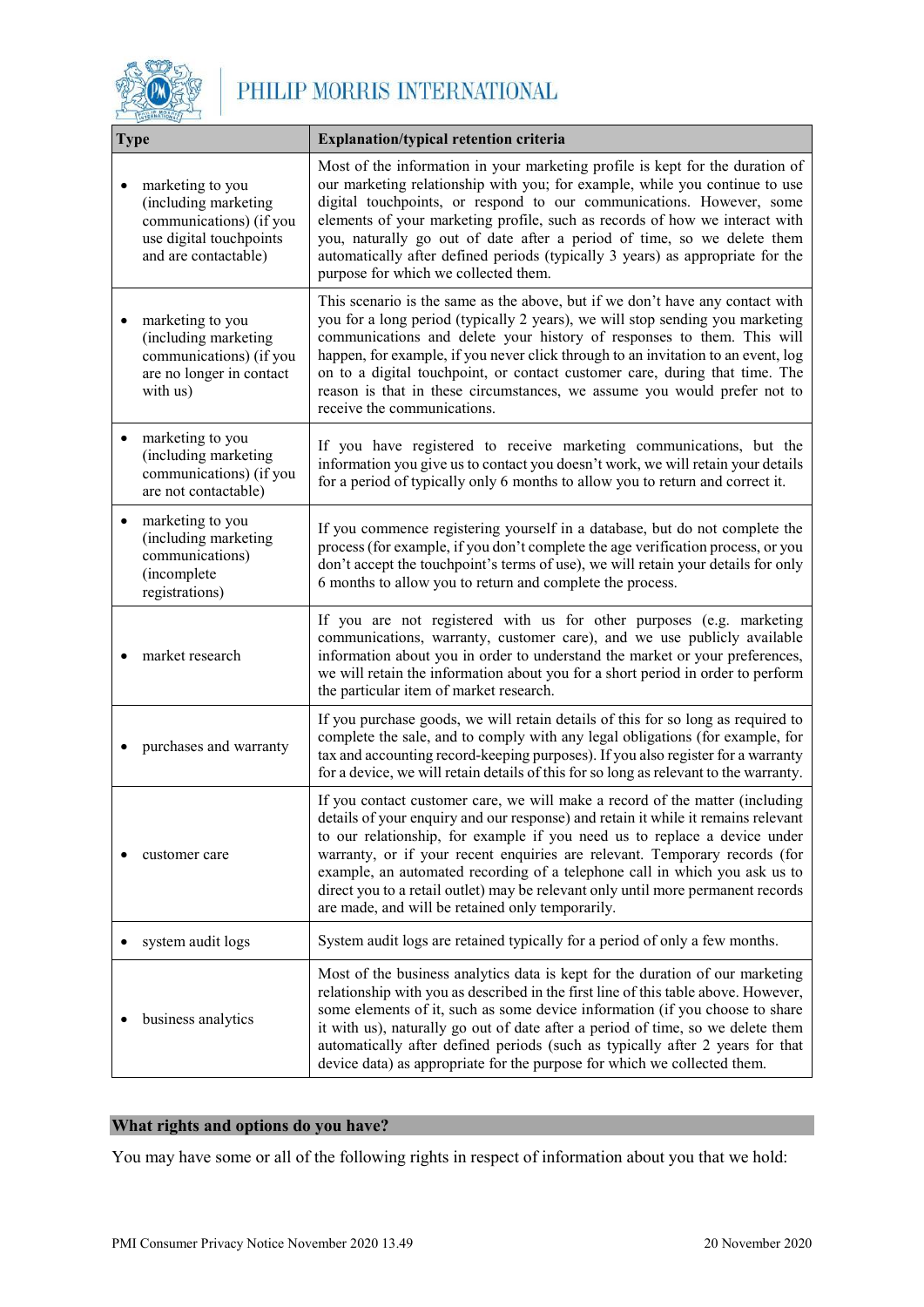

- request us to give you access to it;
- request us to rectify it, update it, or erase it;
- request us to restrict our using it, in certain circumstances;
- object to our using it, in certain circumstances;
- withdraw your consent to our using it;
- data portability, in certain circumstances;
- opt out from our using it for direct marketing; and
- lodge a complaint with the supervisory authority in your country (if there is one).

We offer you easy ways to exercise these rights, such as "unsubscribe" links, or giving you a contact address, in messages you receive.

Some mobile applications we offer might also send you push messages, for instance about new products or services. You can disable these messages through the settings in your phone or the application.

#### *find out more…*

The rights you have depend on the laws of your country. If you are in the European Economic Area, you will have the rights set out in the table below. If you are elsewhere, you can contact us (see the paragraph "who should you contact with questions?" at the end of this notice) to find out more.

| Right in respect of the<br>we hold        | information about you that Further detail (note: certain legal limits to all these rights apply)                                                                                                                                                                                                                                                                                               |
|-------------------------------------------|------------------------------------------------------------------------------------------------------------------------------------------------------------------------------------------------------------------------------------------------------------------------------------------------------------------------------------------------------------------------------------------------|
|                                           | This is confirmation of:                                                                                                                                                                                                                                                                                                                                                                       |
|                                           | whether or not we process information about you;                                                                                                                                                                                                                                                                                                                                               |
|                                           | our name and contact details;<br>٠                                                                                                                                                                                                                                                                                                                                                             |
|                                           | the purpose of the processing;<br>٠                                                                                                                                                                                                                                                                                                                                                            |
|                                           | the categories of information concerned;<br>$\bullet$                                                                                                                                                                                                                                                                                                                                          |
|                                           | the categories of persons with whom we share the information and, where<br>$\bullet$<br>any person is outside the EEA and does not benefit from a European<br>Commission adequacy decision, the appropriate safeguards for protecting<br>the information;                                                                                                                                      |
| to request us to give you<br>access to it | (if we have it) the source of the information, if we did not collect it from<br>$\bullet$<br>you;                                                                                                                                                                                                                                                                                              |
|                                           | (to the extent we do any, which will have been brought to your attention)<br>٠<br>the existence of automated decision-making, including profiling, that<br>produces legal effects concerning you, or significantly affects you in a<br>similar way, and information about the logic involved, as well as the<br>significance and the envisaged consequences of such processing for you;<br>and |
|                                           | the criteria for determining the period for which we will store the<br>$\bullet$<br>information.                                                                                                                                                                                                                                                                                               |
|                                           | On your request we will provide you with a copy of the information about you<br>that we use (provided this does not affect the rights and freedoms of others).                                                                                                                                                                                                                                 |
| to request us to rectify or<br>update it  | This applies if the information we hold is inaccurate or incomplete.                                                                                                                                                                                                                                                                                                                           |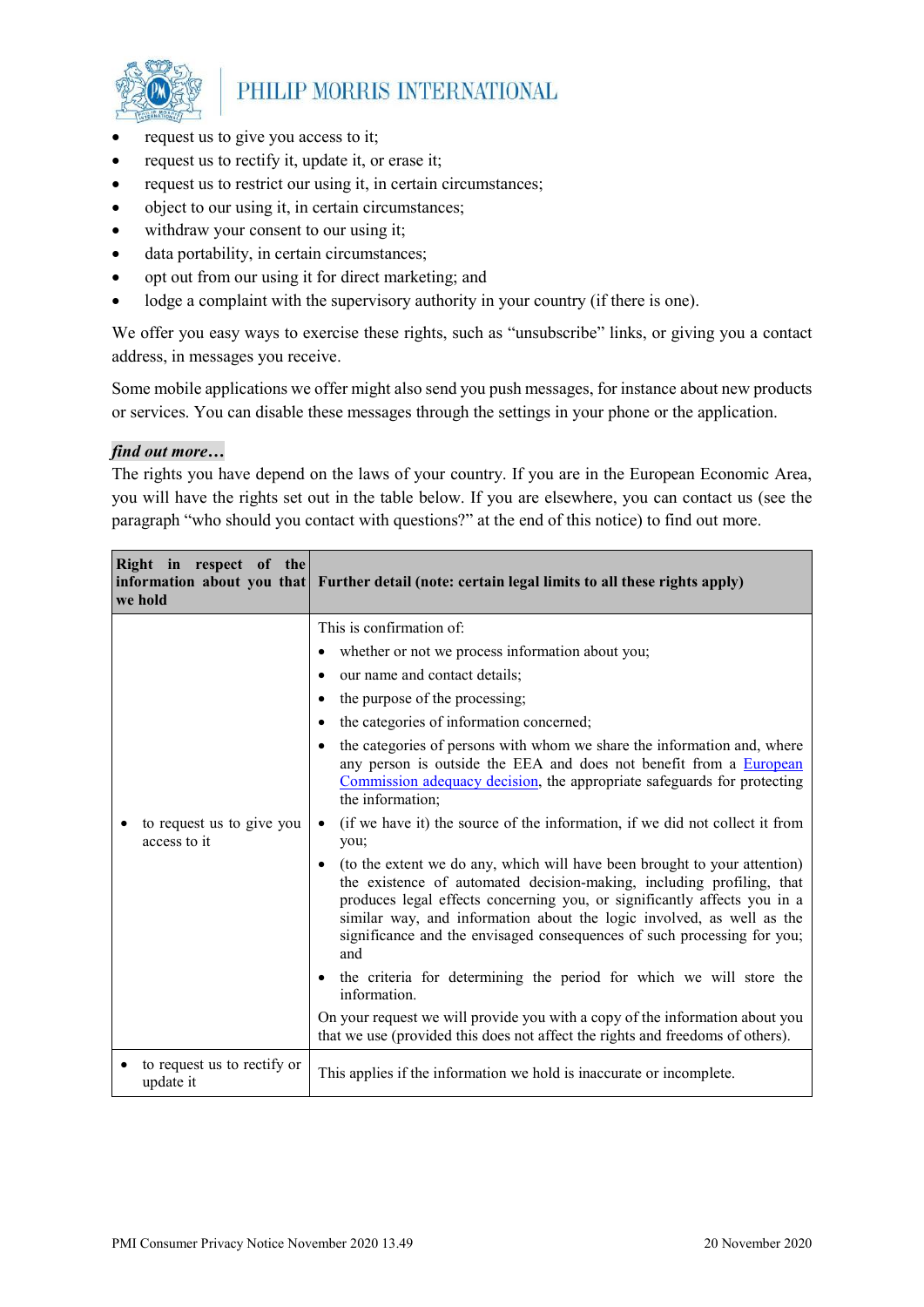

|  |                                                                           | This applies if:                                                                                                                                                                                                                                                                                         |  |
|--|---------------------------------------------------------------------------|----------------------------------------------------------------------------------------------------------------------------------------------------------------------------------------------------------------------------------------------------------------------------------------------------------|--|
|  | to request us to erase it                                                 | the information we hold is no longer necessary in relation to the purposes<br>$\bullet$<br>for which we use it;                                                                                                                                                                                          |  |
|  |                                                                           | we use the information on the basis of your consent and you withdraw your<br>$\bullet$<br>consent (in this case, we will remember not to contact you again, unless<br>you tell us you want us to delete all information about you in which case<br>we will respect your wishes);                         |  |
|  |                                                                           | we use the information on the basis of legitimate interest and we find that,<br>$\bullet$<br>following your objection, we do not have an overriding interest in<br>continuing to use it;                                                                                                                 |  |
|  |                                                                           | the information was unlawfully obtained or used; or                                                                                                                                                                                                                                                      |  |
|  |                                                                           | to comply with a legal obligation.                                                                                                                                                                                                                                                                       |  |
|  |                                                                           | This right applies, temporarily while we look into your case, if you:                                                                                                                                                                                                                                    |  |
|  |                                                                           | contest the accuracy of the information we use; or                                                                                                                                                                                                                                                       |  |
|  |                                                                           | have objected to our using the information on the basis of legitimate interest                                                                                                                                                                                                                           |  |
|  | to request us to restrict<br>our processing of it                         | (if you make use of your right in these cases, we will tell you before we use the<br>information again).                                                                                                                                                                                                 |  |
|  |                                                                           | This right applies also if:                                                                                                                                                                                                                                                                              |  |
|  |                                                                           | our use is unlawful and you oppose the erasure of the data; or                                                                                                                                                                                                                                           |  |
|  |                                                                           | we no longer need the data, but you require it to establish a legal case.                                                                                                                                                                                                                                |  |
|  |                                                                           | You have two rights here:                                                                                                                                                                                                                                                                                |  |
|  | object<br>to<br>to<br>our<br>processing it                                | if we use information about you for direct marketing: you can "opt out"<br>(i)<br>(without the need to justify it) and we will comply with your request; and                                                                                                                                             |  |
|  |                                                                           | (ii) if we use the information about you on the basis of legitimate interest for<br>purposes other than direct marketing, you can object to our using it for<br>those purposes, giving an explanation of your particular situation, and we<br>will consider your objection.                              |  |
|  | to withdraw your consent<br>to our using it                               | This applies if the legal basis on which we use the information about you is<br>consent. These cases will be clear from the context (for example, if you gave<br>your consent using the preference center in one of our apps, you can withdraw<br>your consent by turning off the corresponding toggle). |  |
|  |                                                                           | If:                                                                                                                                                                                                                                                                                                      |  |
|  | to data portability                                                       | (i) you have provided data to us; and                                                                                                                                                                                                                                                                    |  |
|  |                                                                           | (ii) we use that data, by automated means, and on the basis either of your<br>consent, or on the basis of discharging our contractual obligations to you,                                                                                                                                                |  |
|  |                                                                           | then you have the right to receive the data back from us in a commonly used<br>format, and the right to require us to transmit the data to someone else if it is<br>technically feasible for us to do so.                                                                                                |  |
|  | to lodge a complaint with<br>the supervisory authority<br>in your country | Each European Economic Area country must provide for one or more public<br>authorities for this purpose.                                                                                                                                                                                                 |  |
|  |                                                                           | You can find their contact details here:                                                                                                                                                                                                                                                                 |  |
|  |                                                                           | http://ec.europa.eu/justice/data-protection/bodies/authorities/index_en.htm<br>For other countries please consult the website of your country's authority.                                                                                                                                               |  |

#### **Country-specific additional points**

According to which country you are in, you may have some additional rights.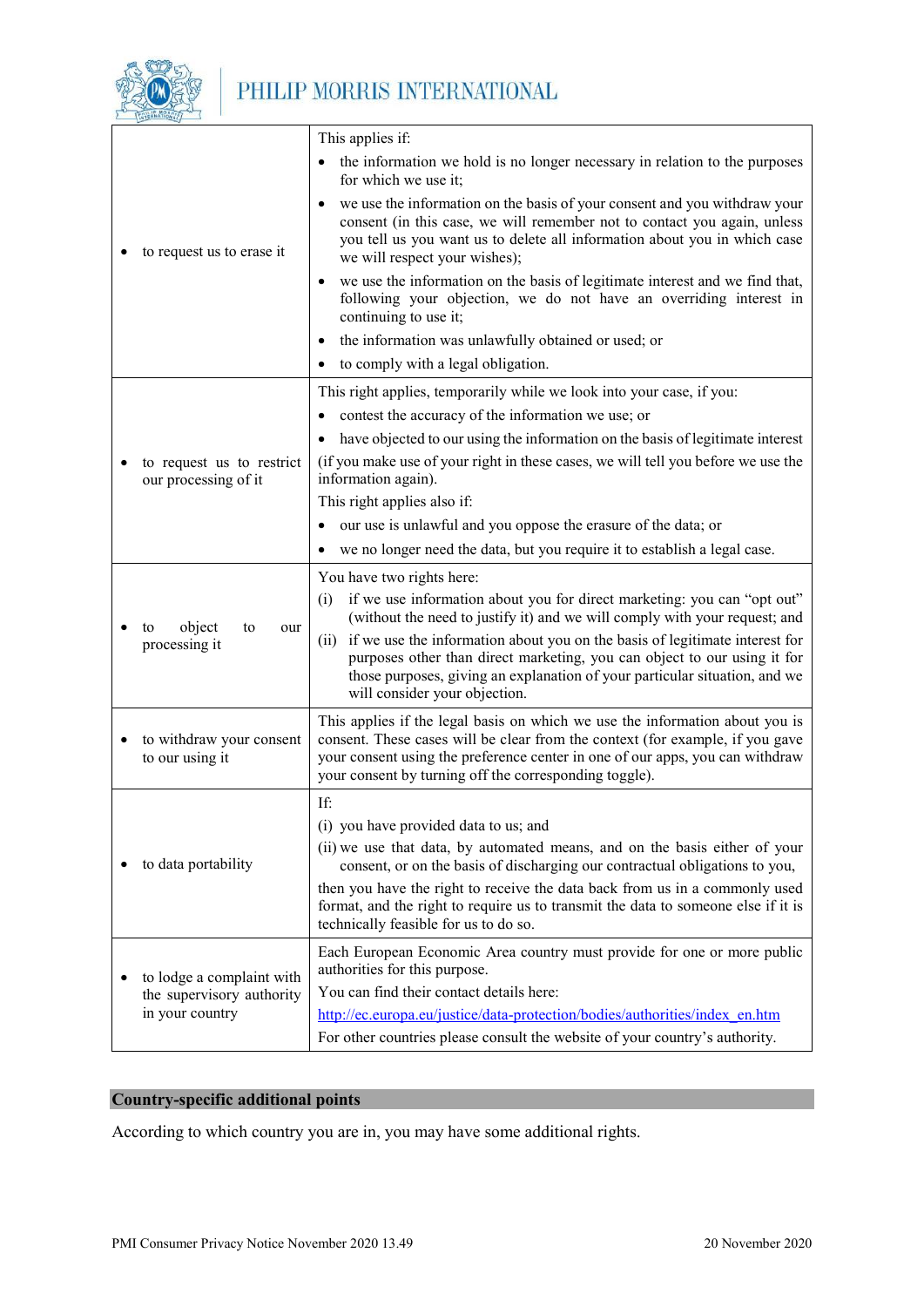

#### *If you are in Australia, find out more…*

- If you are in Australia, the following additional information applies to you:
	- (A) if you do not provide your personal information to us, we may not be able to (as applicable) provide you with the information, products or services that you request; and
	- (B) our Privacy Policy (available at [https://www.pmiprivacy.com/en-au/homepage\)](https://www.pmiprivacy.com/en-au/homepage) explains: (i) how you may access and correct the personal information that we hold about you; (ii) how you can lodge a complaint regarding our handling of your personal information; and (iii) how we will handle any complaint.

#### *If you are in France, find out more…*

- If you are in France, you have the right to give us instructions regarding information we hold about you in the event of your death (specifically, whether we should store or delete it, and whether others should have the right to see it). You may:
	- (A) issue general instructions to a digital service provider registered with the French data protection supervisory authority (called "CNIL") (these instructions apply to all use of information about you); or
	- (B) give us specific instructions that apply only to our use of information about you.

Your instructions may require us to transfer information about you to a third party (but where the information contains information about others, our obligation to respect also their privacy rights might mean that we can't follow your instructions to the letter). You may appoint a third party to be responsible for ensuring your instructions are followed. If you do not appoint a third party in that way, your successors will (unless you specify otherwise in your instructions) be entitled to exercise your rights over information about you after your death:

- (i) in order to administer your estate (in which case your successors will be able to access information about you to identify and obtain information that could be useful to administer your estate, including any digital goods or data that could be considered a family memory that is transferable to your successors); and
- (ii) to ensure that parties using information about you take into account your death (such as closing your account, and restricting the use of, or updating, information about you).

You may amend or revoke your instructions at any time. For further information on the processing of information about you in the event of your death, see Article 40-1 of the law 78-17 dated 6 January 1978. When you die, by default, you will stop using your account and we will delete information about you in accordance with our retention policies (see the paragraph "How long will information about you be kept?" for details).

#### *If you are in the Philippines, find out more…*

If you are in the Philippines, you may have rights in addition to those set out in this notice in accordance with the Philippine Data Privacy Act and its implementing rules and regulations, including the National Privacy Commission's Privacy Policy Office Advisory Opinion No. 2018-031.

#### **Who should you contact with questions?**

If you have any questions, or wish to exercise any of your rights, you can find contact details for the relevant PMI affiliate, and if applicable data protection officer, here. Contact details will also be given in any communications that a PMI affiliate sends you.